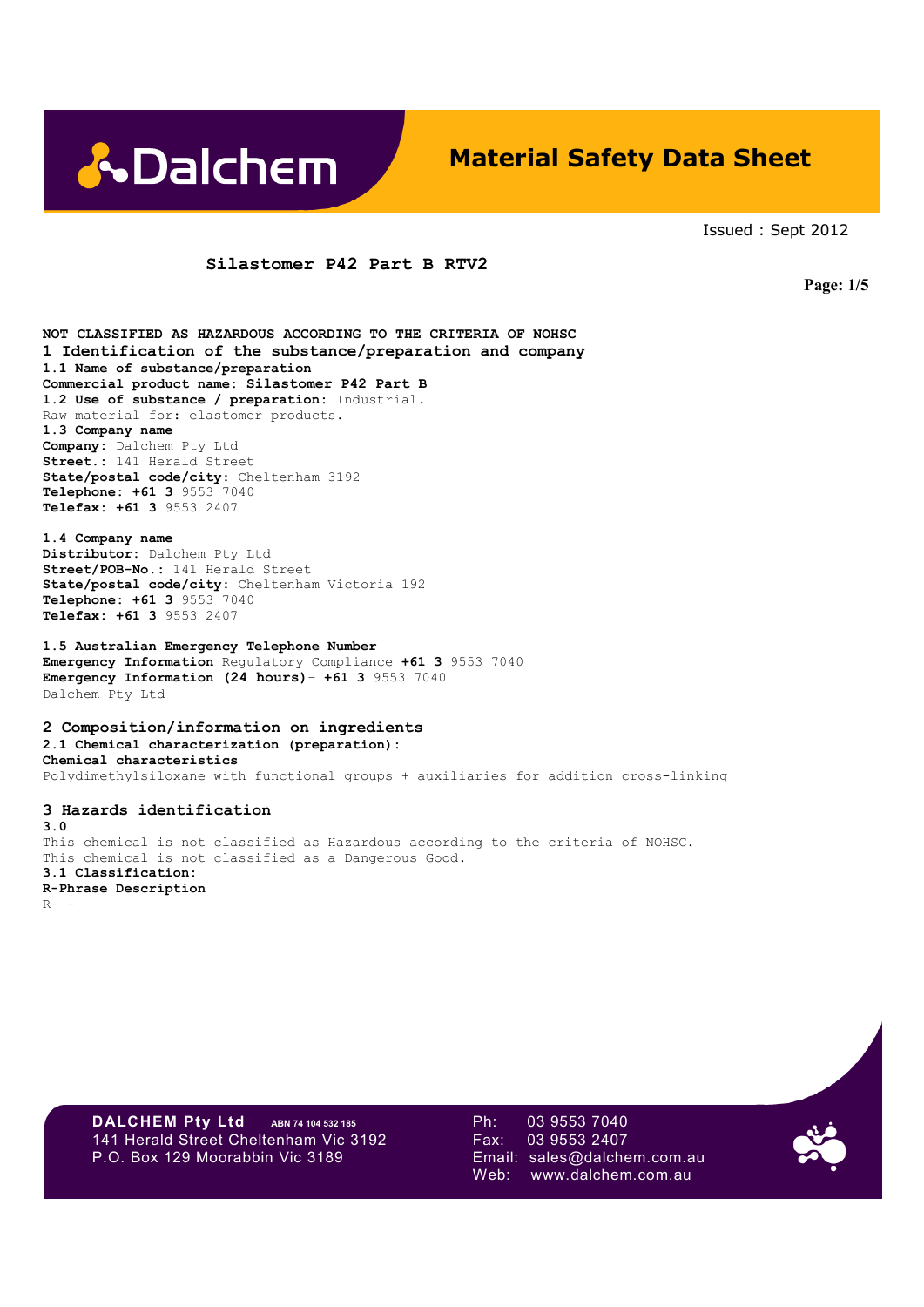

# **Material Safety Data Sheet Page: 2/5**

**SILASTOMER P42 PART B** 

# **4 First-aid measures**

**4.1 General information:** 

#### **4.2 After inhalation:**

No special measures required. **4.3 After contact with the skin:**  Wipe off excess material with cloth or paper. Wash with plenty of water or water and soap. **4.4 After contact with the eyes:**  Rinse immediately with plenty of water. Seek medical advice in case of continuous irritation. **4.5 After swallowing:**  No special measures required. In cases of sickness seek medical advice (show label if possible).

#### **5 Fire-fighting measures**

**5.1 Suitable extinguishing media:**  water spray , extinguishing powder , alcohol-resistant foam , carbon dioxide , sand . **5.2 Extinguishing media which must not be used for safety reasons:**  water jet **5.3 Special exposure hazards arising from the substance or preparation itself, combustion products, resulting gases:**- **5.4 Special protective equipment for fire fighting:** Use respiratory protection independent of recirculated air.

#### **6 Accidental release measures**

**6.1 Personal precautions:**  No special measures required. **6.2 Environmental precautions:**  Prevent material from entering sewers or surface waters. **6.3 Methods for cleaning up:**  Take up mechanically and dispose of according to local/state/federal regulations. Clean any slippery coating that remains using a detergent / soap solution or another biodegradable cleaner.

#### **7 Handling and storage**

**7.0 General information:**  Stir well before use. **7.1 Handling Precautions for safe handling:**  No special protective measures required. **Precautions against fire and explosion:**  No special precautions against fire and explosion required. **7.2 Storage Conditions for storage rooms and vessels:**  none known **Advice for storage of incompatible materials:**  not applicable **Further information for storage:**  Keep container tightly closed. **Maximum temperature allowed during storage and transportation:** 40 °C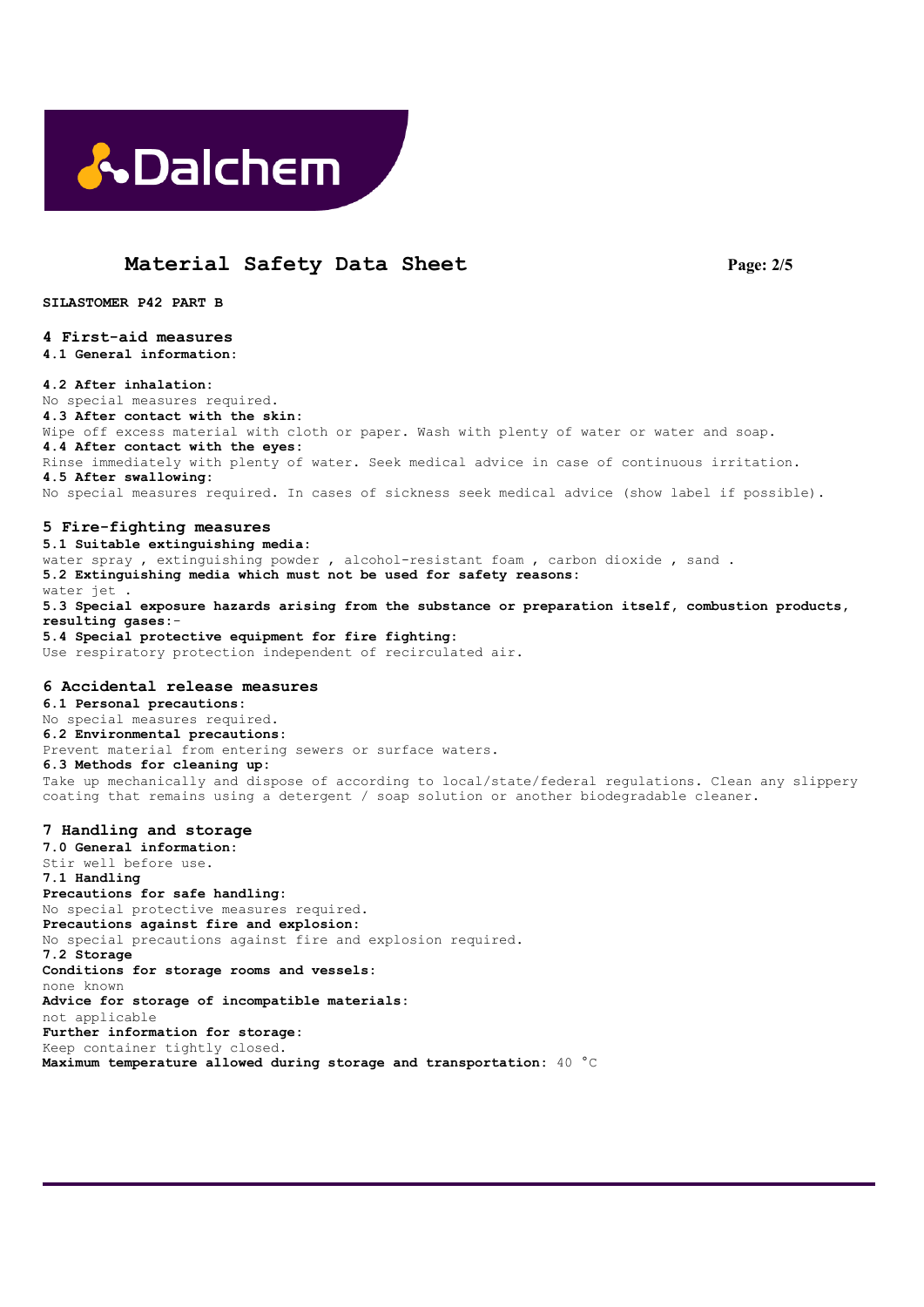

### **Material Safety Data Sheet Page: 3/5**

**SILASTOMER P42 PART B** 

**8 Exposure controls and personal protection equipment 8.1 Exposure limits Maximum airborne concentrations at the workplace** not applicable **8.2 Exposure limited and controlled 8.2.1 Exposure in the work place limited and controlled General protection and hygiene measures:**  Observe standard industrial hygiene practices for the handling of chemical substances. Do not eat or drink when handling.

**Personal protection equipment Respiratory protection:**  not required . **Hand protection:**  non-latex gloves . **Eye protection:**  Recommendation: protective goggles . **8.2.2 Exposure to the environment limited and controlled:**  -

### **9 Physical and chemical properties**

**9.1 General information**  Physical state / form..................: viscous liquid Colour...............................: translucent Odour................................: odourless **9.2 Important information about the protection of health, safety and the environment Method (67/548/EEC):**  Melting point / melting range........: not applicable Boiling point / boiling range........: not applicable Flash point..........................: approx. 307 °C (DIN 51376) Autoignition temperature.............: approx. 440 °C (DIN 51794) Lower explosion limit (LEL)..........: not applicable Upper explosion limit (UEL)..........: not applicable Density..............................: approx. 1,08 g/cm3 at 25 °C, at 1013 hPa (DIN 51757) Water solubility / miscibility.......: virtually insoluble pH-Value.............................: not applicable Viscosity (dynamic).................:  $50000 - 90000$  mPa\*s at 23 °C (BROOKFIELD) **9.3 Other information** 

Thermal decomposition................: > 200 °C

### **10 Stability and reactivity**

**10.0 General information:**  If stored and handled in accordance with standard industrial practices no hazardous reactions are known. **10.1 Conditions to avoid:**  none known **10.2 Materials to avoid:**  none known **10.3 Hazardous decomposition products:** 

If stored and handled in accordance with standard industrial practices and local regulations where applicable: none known . Measurements have shown the formation of small amounts of formaldehyde at temperatures above about 150 °C (302 °F) through oxidation.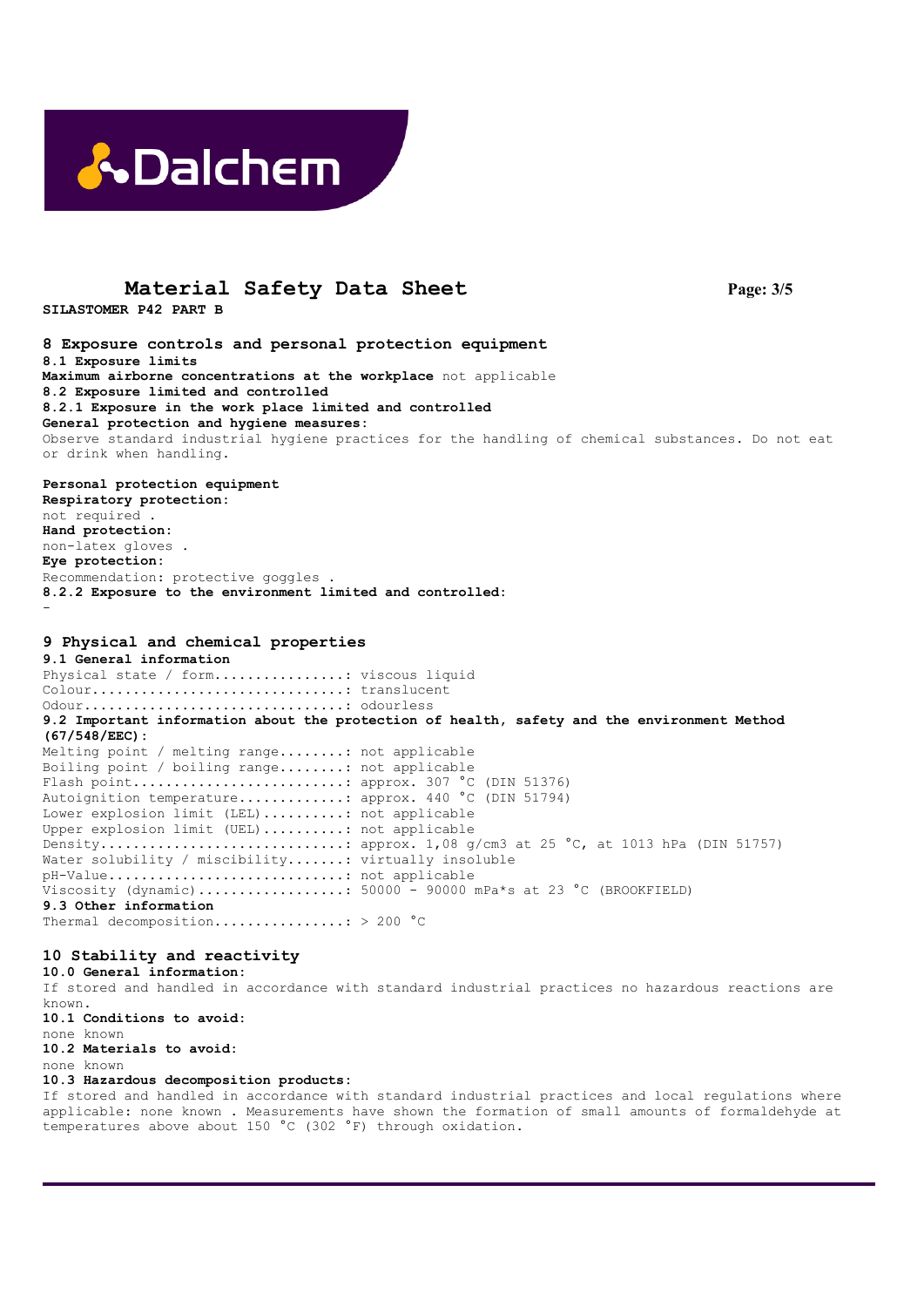

# **Material Safety Data Sheet Page: 4/5**

**SILASTOMER P42 PART B** 

**11 Toxicological information 11.0 General information:**  According to our present state of knowledge no damaging effect expected when treated in accordance with standard industrial practices and local regulations where applicable. **11.1 Toxicological tests Further information:**  - **12 Ecological information 12.1 Ecotoxicity**  No expected damaging effects to water organisms. **Effects in sewage treatment plants (bacteria toxicity: respiration-/reproduction inhibition):**  According to current knowledge adverse effects on water purification plants are not expected. **12.2 Mobility**  - **12.3 Persistence and degradability Biodegradation / further information:**  Biologically not degradable. **Further information:**  - **12.4 Bio-accumulation potential Further information:**  Bioaccumulation is not expected to occur. **12.5 Other harmful effects**  - **12.6 Further ecological information General information:**  In cross-linked state not soluble in water. Easily separable from water by filtration. **13 Disposal considerations 13.1 Material Recommendation:**  Dispose of according to regulations by incineration in a special waste incinerator. Small quantities may be disposed of in a domestic waste incinerator. Observe local/state/federal regulations. After solidification, material can be stored together with domestic waste. Observe local/state/federal regulations. **13.2 Uncleaned packaging Recommendation:**  Completely discharge containers (no tear drops, no powder rest, scraped carefully). Containers may be recycled or re-used. Observe local/state/federal regulations. **14 Transport information 14.1 Land transport GGVSE/ADR and RID Road ADR:**  Valuation....................: not Regulated **Railway RID:**  Valuation....................: not Regulated **14.2 Inland navigation GGVBinsch/ADNR 14.3 Transport by sea GGVSee/IMDG-Code**  Valuation....................: not Regulated Marine Pollutant.............. no **14.4 Air transport ICAO-TI/IATA-DGR**  Valuation....................: not Regulated